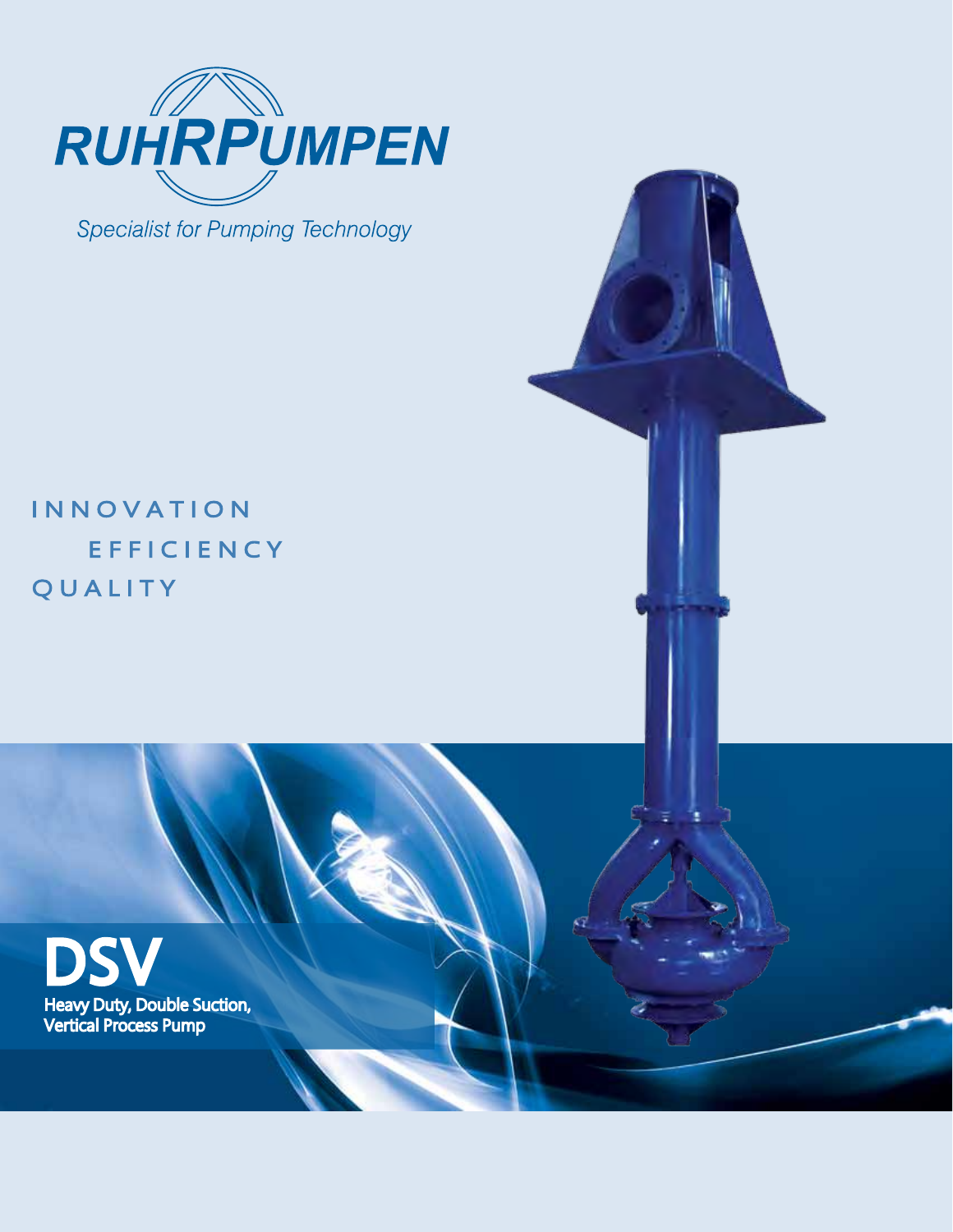

## For more than 60 years the name Ruhrpumpen<sup> $m$ </sup> has been synonymous worldwide with innovation and reliability for pumping technology

Ruhrpumpen is an innovative and efficient centrifugal pump technology company and offers operators of Pump Systems, a wide range of quality products. Ruhrpumpen is committed to global excellence with a complete range of Pumps, Fire Pump packages and related products, such as Decoking Systems and Tools to support the core markets, namely Oil & Gas, Petrochemical, Power, Heavy Industry applications, Mining and Water services. The broad product line complies with the most demanding quality specifications and go beyond stringent industry standards such as API, ANSI, Hydraulic Institute, Underwriter's Laboraties, Factory Mutual and ISO 9001.

# DSV Process Pump

The Ruhrpumpen Type DSV is a heavy-duty, vertical double-suction, twin volute, single-stage, centrifugal design. The single impeller develops the higher heads and capacities without the need for additional stages. This minimizes the number of wearing parts, resulting in easier maintenance and positive alignment. Unlike the vertical turbine pump, this completely eliminates the use of intermediate bowl bearings, which are vulnerable when handling abrasive liquids.

The DSV pump has good NPSH characteristics and is ideal for open sumps, channels, lakes and rivers. Without the restriction of narrowest possible diameter as for well pumps, the twin volute has larger waterways and low liquid velocities, which also reduces abrasive wear and minimizes corrosion and erosion effects.

Qualified specialists in all departments ensure the pumps and equipment from our facilities are able to operate under the most severe conditions. Intensive research and development ensures the products of Ruhrpumpen are continuously improved to meet the latest technical requirements.



# Performance Range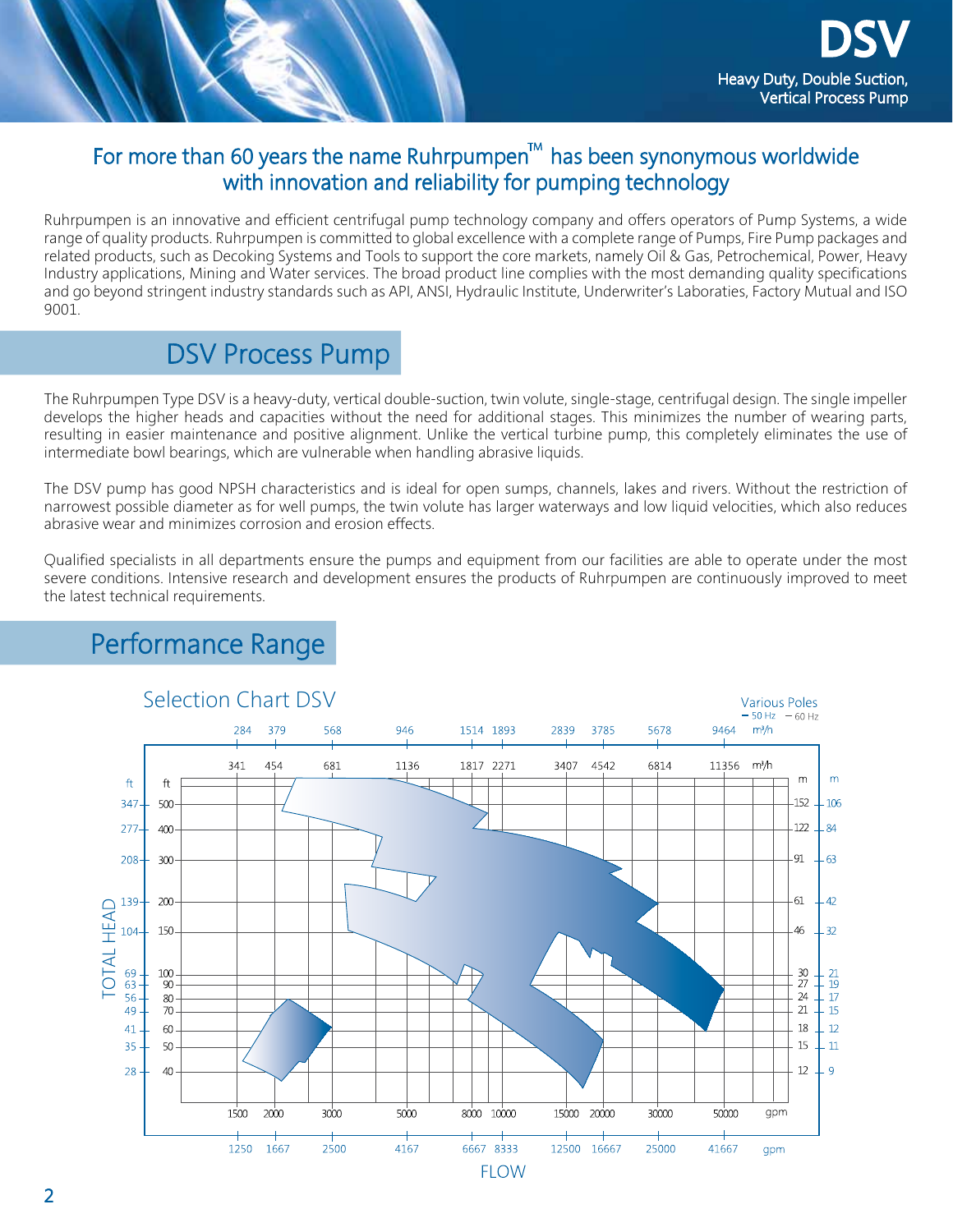## **Characteristics**

### 1 VOLUTE CASE.

The twin volute case is designed to efficiently convert to pressure the velocity added to the liquid by the impeller. The volute case directs the liquid from the impeller into the transition diffuser with a minimum of hydraulic losses.

### 2 IMPELLER.

The impeller is an enclosed double-suction centrifugal type which is keyed to the shaft and held in position by corrosion resistant retaining rings. The retaining rings are protected from abrasion by collars that turn with the impeller. The impeller is hydraulically and dynamically balanced to provide smooth operation. When specified, optional renewable impeller wear rings may be provided on both the upper and lower skirts to the impeller or they may be added later to renew the clearances.



#### SUCTION BELL. 3

The upper and lower flared suction bell directs the liquid into the impeller. It contains four guide vanes to prevent vortexing and provides the housing for the suction bell bearings.

#### Casing Wear Rings. 4

Are provided in the suction bell on both sides of the impeller. The wear rings are closely fitted to minimize the return of liquid from the discharge side of the impeller past the skirt to the suction side due to the pressure differential. The rate of wear depends on the character of the liquid pumped and the materials of construction. Hardened stainless steel wear rings are often used for severe service.

#### Bell Bearings. 5

Are located in the suction bells inmediately adjacent to either side of the impeller. The bell bearings are a sleeve-type and grooved to receive proper lubrication and closely fitted to maintain alignment.

#### Transition Diffuser. 6

The transition diffuser provides a smooth hydraulic flow from the volute to the column pipe. The transition diffuser contains the connector bearing that couples to the bottom section of the shaft tube flanged connections with registered fits are provided for bolting the column pipe.

## **Description**

## PRODUCT DESCRIPTION

- Vertical space saving construction.
- Above or below base discharge.
- Oil lubricated column, or it may be forced lubricated by the pumped liquid.
- Packed stuffing box or mechanical seal.
- Optional renewable impeller wear rings may be provided.

## Broad application range

- Cooling towers and other applications requiring large volumes of liquid with relative high head.
- Raw water intake.

## PERFORMANCE DATA

| Capacity                       | 340 to 11,360 m <sup>3</sup> /h | 1,500 to 50,000 gpm |
|--------------------------------|---------------------------------|---------------------|
| Head                           | 170 to 650 m                    | 40 to 600 ft        |
| Disch. Flange Size 12 to 36 in |                                 |                     |
| Max. Pressure                  | up to 19 bar                    | to 280 psi          |
| Temperature                    | up to $150 °C$                  | to $302^{\circ}F$   |

Note: For pump operations outside this range, please contact a Ruhrpumpen representative.